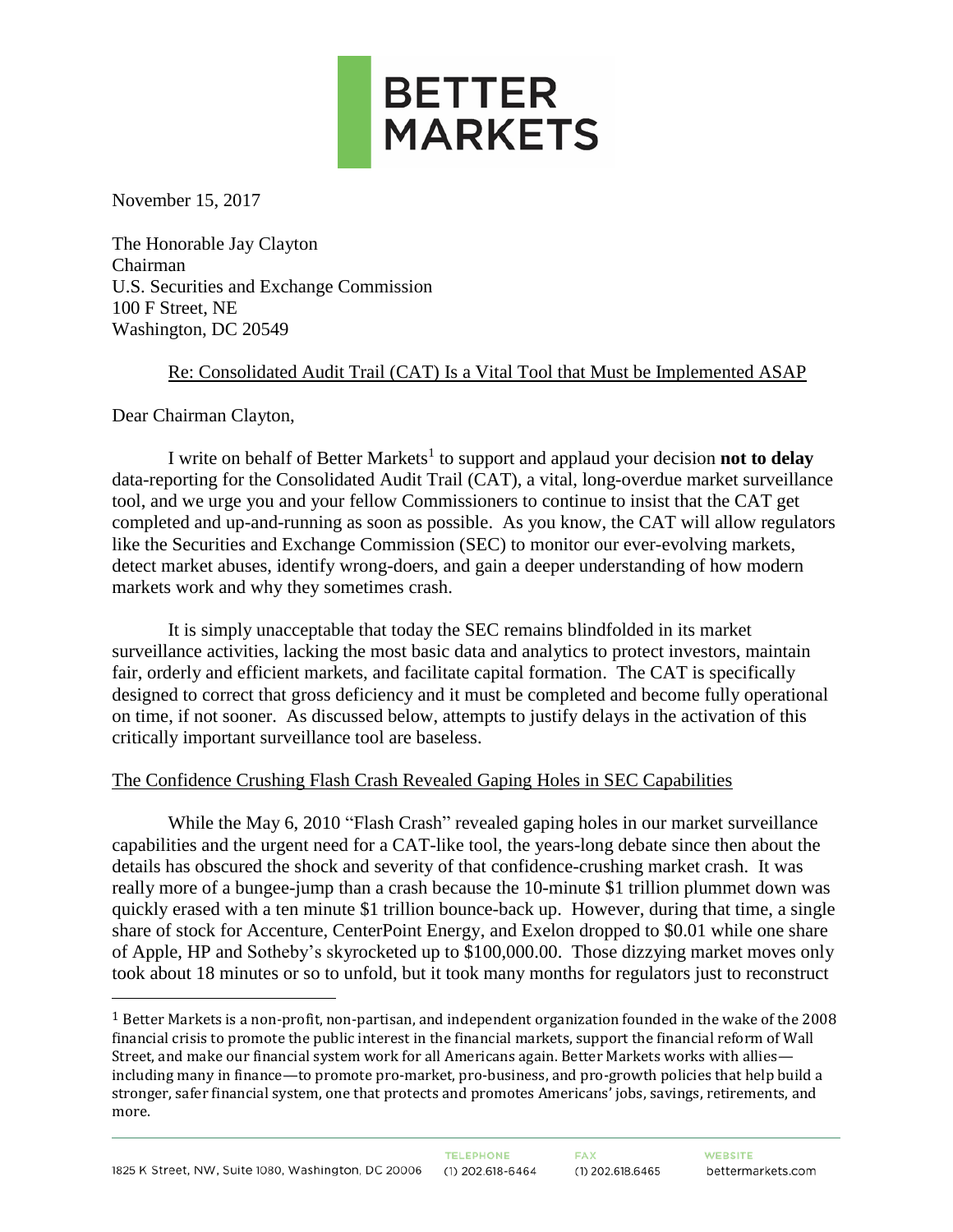The Honorable Jay Clayton Page 2 of 4

 $\overline{a}$ 

the events and, even now more than seven years later, no one really knows what happened, as the arrest of a London trader contradicted previous studies, conclusions and beliefs from years earlier.

The Flash Crash bounce back up to almost top-line net-zero losses has obscured the damage and danger to our markets and investors. But, as our opaque and fragmented markets move to nanosecond speed, it is only a matter of time before we see a repeat of the Flash Crash - or more likely something much worse. For example, imagine if the Flash Crash happened just ten minutes before the close and there was no time for the market to bounce back. U.S. markets would have closed down about \$1 trillion, which would have almost certainly triggered an historic global selloff with likely catastrophic consequences.

Moreover, it is critical to remember that, while the Flash Crash may have been unique thus far in its severity, it wasn't a one-off. There have been numerous other significant "mini" flash crashes since. For example, on October 15, 2014, we saw extreme volatility in Treasury markets and, on August 24, 2014, another market "bungee-jump" resulted in the Dow falling by more than 1,000 points before snapping back quickly.

# The Consolidated Audit Trail Is a Vital Tool That Must Be Completed on Time

As you know, after the Flash Crash, many in and out of Congress demanded that the SEC get better tools to analyze and, if possible, prevent such destabilizing events, which would also fulfill its central mandates of protecting investors and maintaining the integrity of the markets. Hearings were held; speeches were delivered; blame was cast; reports were issued; and, promises were made. Ultimately, it took six years for the SEC to approve a final rule which, while far from perfect,<sup>2</sup> did set in motion the building of a computerized CAT able to capture most activities in the securities markets, which will enable roughly real-time analysis of market disruptions and anomalies like the Flash Crash.

Now, after being hired in January 2017, a CAT contractor has nearly completed the initial build according to the highest security standards. If the SEC-approved timeline remains intact as you maintained yesterday, exchanges will begin to report some data to the CAT starting today. As you know, other data and other market participants will have to begin reporting in phases over the coming months and years. For example, broker-dealers will have to begin reporting in the next two years. This timeline is critical if the SEC is ever going to have even minimally adequate tools to protect our markets and investors.

 $2$  See, e.g., Comment Letter from Better Markets to the SEC on the "National Market System" Plan Governing the Consolidated Audit Trail," Release No. 34- 77724, File No. 4-698 (July 18, 2016), *available at* [https://bettermarkets.com/sites/default/files/CL%20-%20SEC%20-](https://bettermarkets.com/sites/default/files/CL%20-%20SEC%20-%20Consolidated%20Audit%20Trial%207-18-2016.pdf) [%20Consolidated%20Audit%20Trial%207-18-2016.pdf](https://bettermarkets.com/sites/default/files/CL%20-%20SEC%20-%20Consolidated%20Audit%20Trial%207-18-2016.pdf)*.*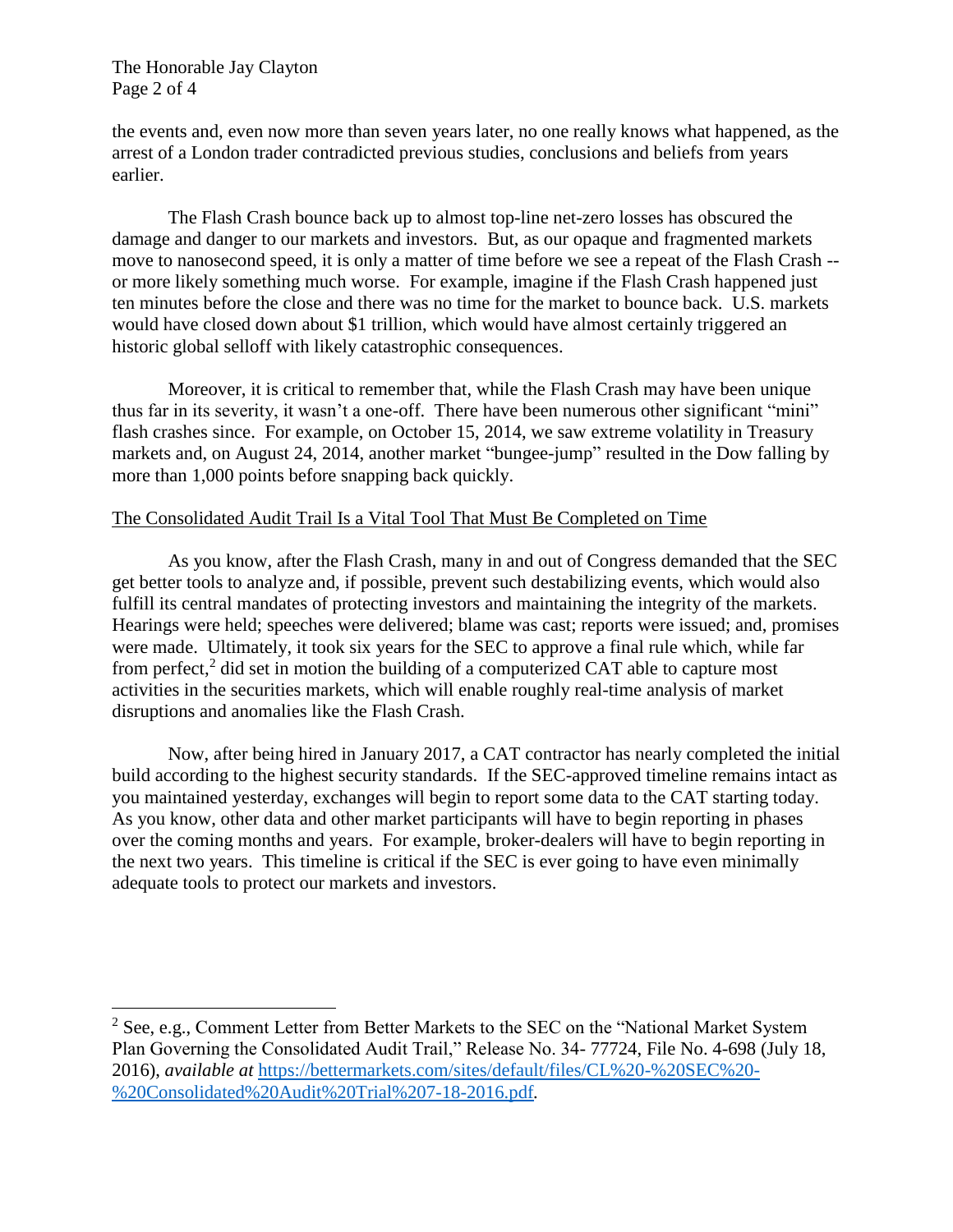# The Honorable Jay Clayton Page 3 of 4

### Objections to the CAT Are Baseless and Should Continue to be Rejected

But now many in the industry, including the for-profit exchanges, other trading venues, broker-dealers and high-frequency traders, are using the recent hack of the decades-old SEC computer system, EDGAR, as an excuse to kill the CAT. They argue that the SEC, which is statutorily charged to protect investors and make our securities markets fairer and less prone to manipulation, cannot be trusted with the vital data it needs to conduct audits or monitor the markets, and go after those who manipulate markets or defraud investors. In meetings with policymakers, they say that unless and until the securities regulators build an unrealistically impregnable system to house personally identifiable information (PII) that is critical to the workings of the CAT, the SEC should not have access to the CAT.

In an even more disturbing move, the industry is pushing for legislation that will bar the operator of CAT from collecting **any** market data until the SEC builds those hacker-proof systems. That would have the effect of killing the CAT, since such system cannot be built and such a delay would render the system obsolete before it is ever turned on. It is important to note and consider that the industry is loath to impose similarly high IT security standards on itself before collecting PII from its clients and investors. The SEC should not be held to impossibly high standards of security that the industry does not **first** impose on itself.

Like all Americans, we too are concerned about potential cyberattacks and violations of personal privacy – whether it is stolen from regulators or, as is much more often the case, from corporations, including financial firms. However, we think it is utterly shortsighted and disastrously unwise to kill a potentially game-changing tool under the pretext of "protecting PII." If the industry and their allies are truly concerned about PII and market stability (and getting rid of bad actors from their ranks, as they claim), they should embrace and advocate for other solutions that enable the CAT to work and appropriately protect PII. In short, they should help improve the CAT, not try to kill it.

#### A Simple CAT-Based Solution to Protecting PII

If one is genuinely concerned about protecting PII in a system already built according to the highest security standards, as the CAT is reported to be, then we would suggest a simple solution to prevent PII exposure. The SEC could require the CAT operator to create a special regulator-only access point to its system. This would be a protected regulatory safe zone: a secure, firewalled-space within the confines of the CAT system where only regulators have access to its analytical capabilities and data.

This regulatory safe zone would allow only regulators to log into the CAT system, plugin their own data and other analytical tools to conduct their regulatory business without ever needing to export the data (PII or otherwise) to their in-house systems. Obviously, the regulators' activities in the CAT would need to be fully secure from everyone else, i.e., no auditing or audit trail of the regulators.